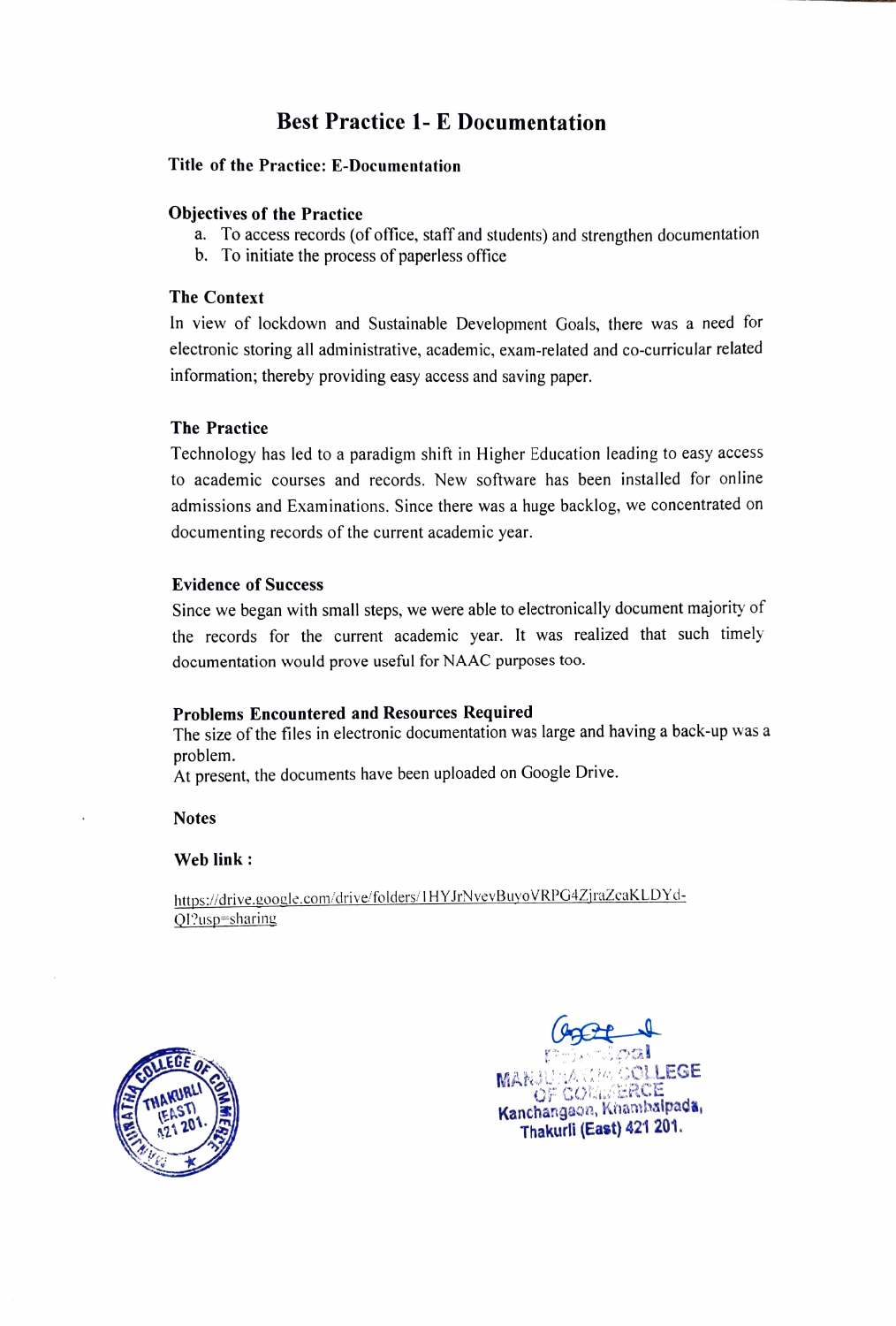# Best Practice 2- Career Guidance

Title of Practice: - Career Guidance

Objectives<br>1. To create awareness about educational and career opportunities by inviting experts

2. To enhance employability skills through career-oriented courses

### The Context

The Career Guidance and Placement Cell functions in line with the college mission: To collaborate with industries for equipping learners with relevant knowledge, skills and attitude'.

### The Practice

43 students attended the online training program (Tally 9 ERP with GST (DAT. Advance Excel (CEDES), Skill Development) organized from 2 January 2020 to 2 December 2021 in collaboration with ANUDIP FOUNDATION with whom we have signed MOU. Technoserve organized 100 hours training program from 15 February to 22 April 2021.

### Evidence of success

43 students enrolled for courses, out of which 7 students were placed by Technoserve and 2 students placed by ANUDIP FOUNDATION.

### Problems encountered and Resources Required

Students lack Communication Skills in English and Confidence. So, there is need for courses which improve their communication skills. Another problem is

- 1. Salary expectation & location of Jobs
- 2. Efforts to initiate tie-up with the local industry
- 3. Installation of open source software for search options

### Notes

The relevant documents are same as Criterion I, III & V.

https://www.ksmanjunathacollege.edu.in/media/3.5.2,.1.pdf

https://www.ksmanjunathacollege.edu.in/media/3.4. l.pdf

https://www.ksmanjunathacollege.edu.in/media/1.2.2-1.pdf

https://www.ksmanjunathacollege.edu.in/media/5.2.1.pdf



 $(9, 06 - 1)$ 

MANJUNATHA COLLEGE OF COMiMERCE Kanchangaon, Khambalpada, Thakurli (East) 421 201.